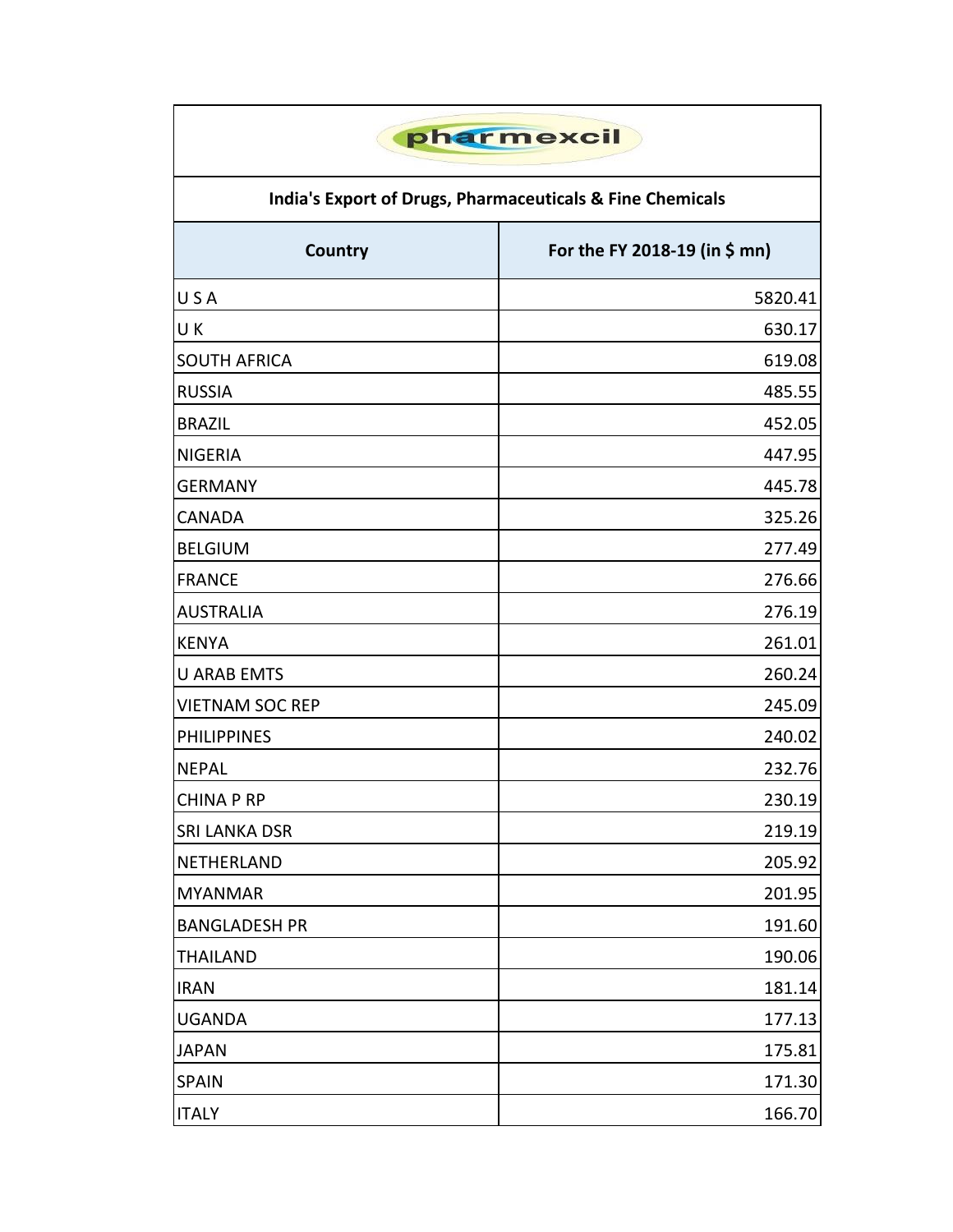| <b>TURKEY</b>       | 164.66 |
|---------------------|--------|
| <b>TANZANIA REP</b> | 162.08 |
| <b>MEXICO</b>       | 159.35 |
| <b>SINGAPORE</b>    | 151.66 |
| <b>PAKISTAN IR</b>  | 146.22 |
| <b>EGYPT A RP</b>   | 145.25 |
| <b>INDONESIA</b>    | 143.17 |
| <b>ETHIOPIA</b>     | 142.78 |
| <b>IRELAND</b>      | 122.18 |
| <b>MALTA</b>        | 119.23 |
| <b>GHANA</b>        | 115.67 |
| MOZAMBIQUE          | 115.12 |
| <b>IRAQ</b>         | 113.55 |
| <b>ZAMBIA</b>       | 110.77 |
| <b>KOREA RP</b>     | 109.01 |
| <b>UKRAINE</b>      | 108.20 |
| <b>CHILE</b>        | 108.17 |
| <b>ZIMBABWE</b>     | 102.95 |
| <b>ALGERIA</b>      | 102.27 |
| <b>MALAWI</b>       | 100.06 |
| <b>SWITZERLAND</b>  | 98.25  |
| <b>COLOMBIA</b>     | 92.93  |
| <b>HUNGARY</b>      | 92.39  |
| CONGO D. REP.       | 92.31  |
| <b>SLOVENIA</b>     | 91.76  |
| <b>AFGHANISTAN</b>  | 88.36  |
| <b>MALAYSIA</b>     | 87.01  |
| PERU                | 84.61  |
| YEMEN REPUBLC       | 77.04  |
| <b>POLAND</b>       | 76.97  |
| <b>SAUDI ARAB</b>   | 76.71  |
| <b>SUDAN</b>        | 67.61  |
| <b>UZBEKISTAN</b>   | 66.04  |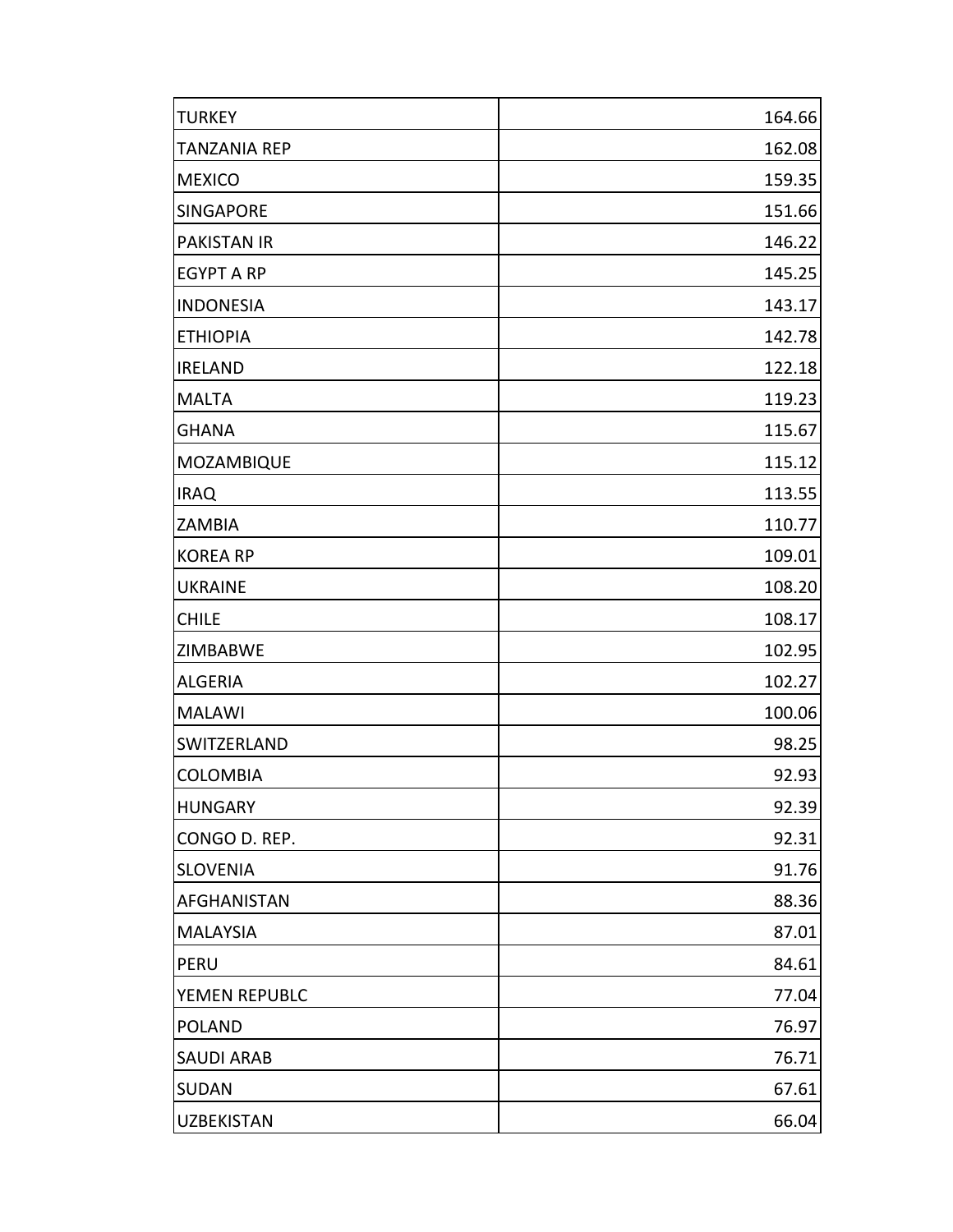| VENEZUELA             | 62.86 |
|-----------------------|-------|
| <b>CZECH REPUBLIC</b> | 56.35 |
| <b>ANGOLA</b>         | 51.56 |
| <b>KAZAKHSTAN</b>     | 51.00 |
| <b>GUATEMALA</b>      | 50.87 |
| <b>GUINEA</b>         | 50.02 |
| <b>JORDAN</b>         | 48.99 |
| <b>CAMBODIA</b>       | 47.57 |
| <b>COTE D'IVOIRE</b>  | 46.21 |
| <b>ARGENTINA</b>      | 41.35 |
| <b>ISRAEL</b>         | 40.99 |
| <b>BURKINA FASO</b>   | 40.04 |
| <b>MOROCCO</b>        | 39.70 |
| <b>HONG KONG</b>      | 39.11 |
| <b>NEW ZEALAND</b>    | 39.00 |
| <b>GREECE</b>         | 38.97 |
| <b>DENMARK</b>        | 38.91 |
| <b>CAMEROON</b>       | 38.89 |
| <b>DOMINIC REP</b>    | 37.79 |
| <b>TAIWAN</b>         | 37.71 |
| <b>ECUADOR</b>        | 33.95 |
| <b>FINLAND</b>        | 32.93 |
| <b>MAURITIUS</b>      | 31.89 |
| <b>LEBANON</b>        | 28.39 |
| <b>CROATIA</b>        | 27.52 |
| <b>BOTSWANA</b>       | 27.51 |
| <b>SYRIA</b>          | 26.96 |
| <b>AUSTRIA</b>        | 26.46 |
| <b>BENIN</b>          | 25.62 |
| <b>OMAN</b>           | 25.50 |
| <b>HONDURAS</b>       | 24.08 |
| <b>RWANDA</b>         | 23.94 |
| <b>BULGARIA</b>       | 23.66 |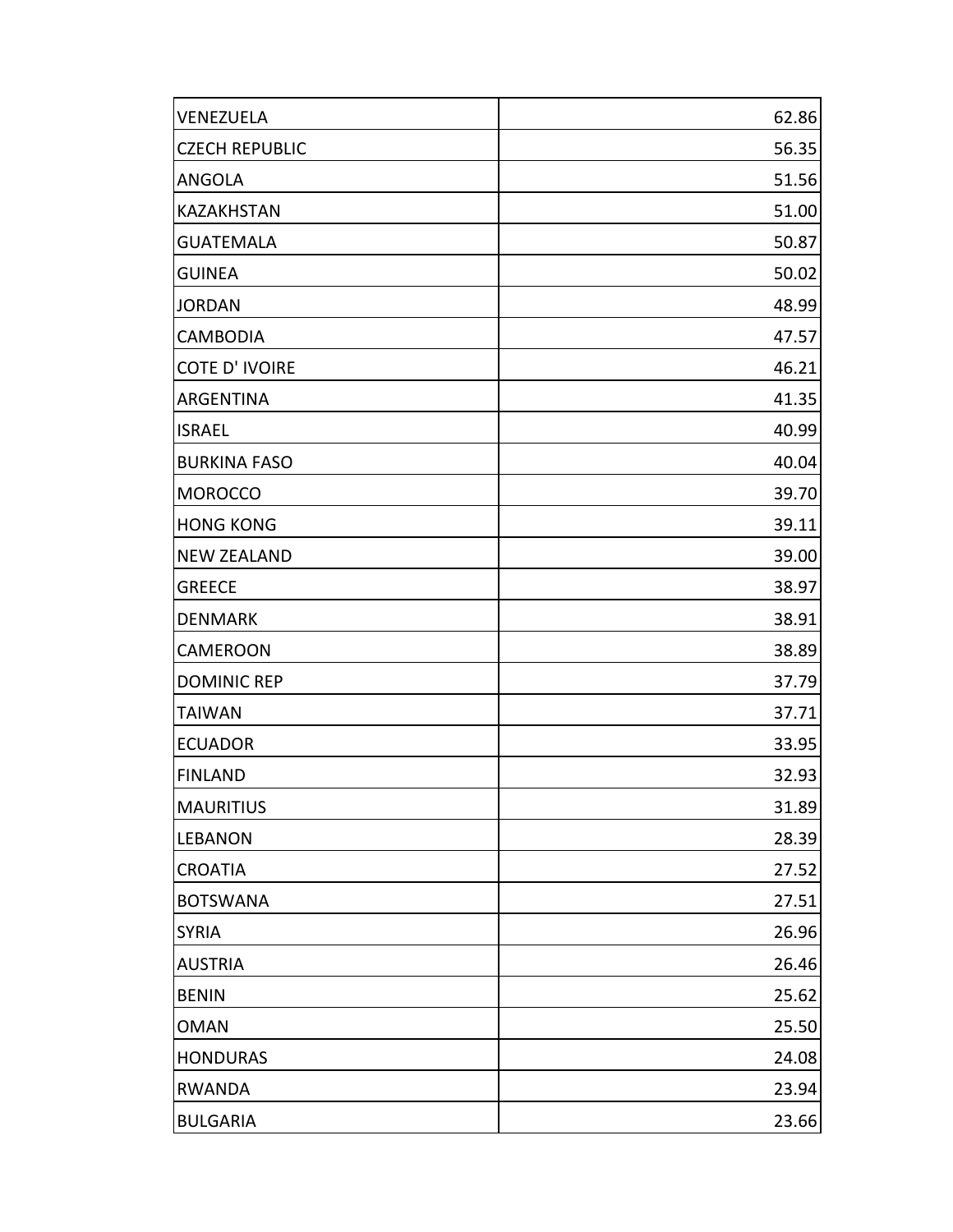| <b>JAMAICA</b>      | 22.83 |
|---------------------|-------|
| <b>ROMANIA</b>      | 22.69 |
| <b>CONGO P REP</b>  | 22.67 |
| <b>MALI</b>         | 21.70 |
| <b>NAMIBIA</b>      | 21.65 |
| <b>PORTUGAL</b>     | 21.39 |
| <b>BOLIVIA</b>      | 21.36 |
| <b>MADAGASCAR</b>   | 21.25 |
| <b>CHAD</b>         | 20.98 |
| <b>BURUNDI</b>      | 20.19 |
| <b>HAITI</b>        | 20.00 |
| <b>TUNISIA</b>      | 19.56 |
| <b>CYPRUS</b>       | 19.45 |
| <b>MALDIVES</b>     | 17.87 |
| <b>SENEGAL</b>      | 17.82 |
| <b>TURKMENISTAN</b> | 17.66 |
| <b>NICARAGUA</b>    | 17.09 |
| <b>COSTA RICA</b>   | 16.99 |
| <b>EL SALVADOR</b>  | 16.63 |
| <b>BELARUS</b>      | 16.34 |
| <b>PAPUA N GNA</b>  | 16.19 |
| <b>SWEDEN</b>       | 16.19 |
| <b>LITHUANIA</b>    | 15.95 |
| PARAGUAY            | 15.65 |
| <b>PUERTO RICO</b>  | 15.40 |
| PANAMA REPUBLIC     | 15.40 |
| <b>TOGO</b>         | 14.98 |
| <b>SIERRA LEONE</b> | 14.65 |
| <b>SOMALIA</b>      | 14.44 |
| <b>CUBA</b>         | 14.38 |
| <b>TAJIKISTAN</b>   | 14.32 |
| <b>LIBYA</b>        | 13.79 |
| <b>LESOTHO</b>      | 13.64 |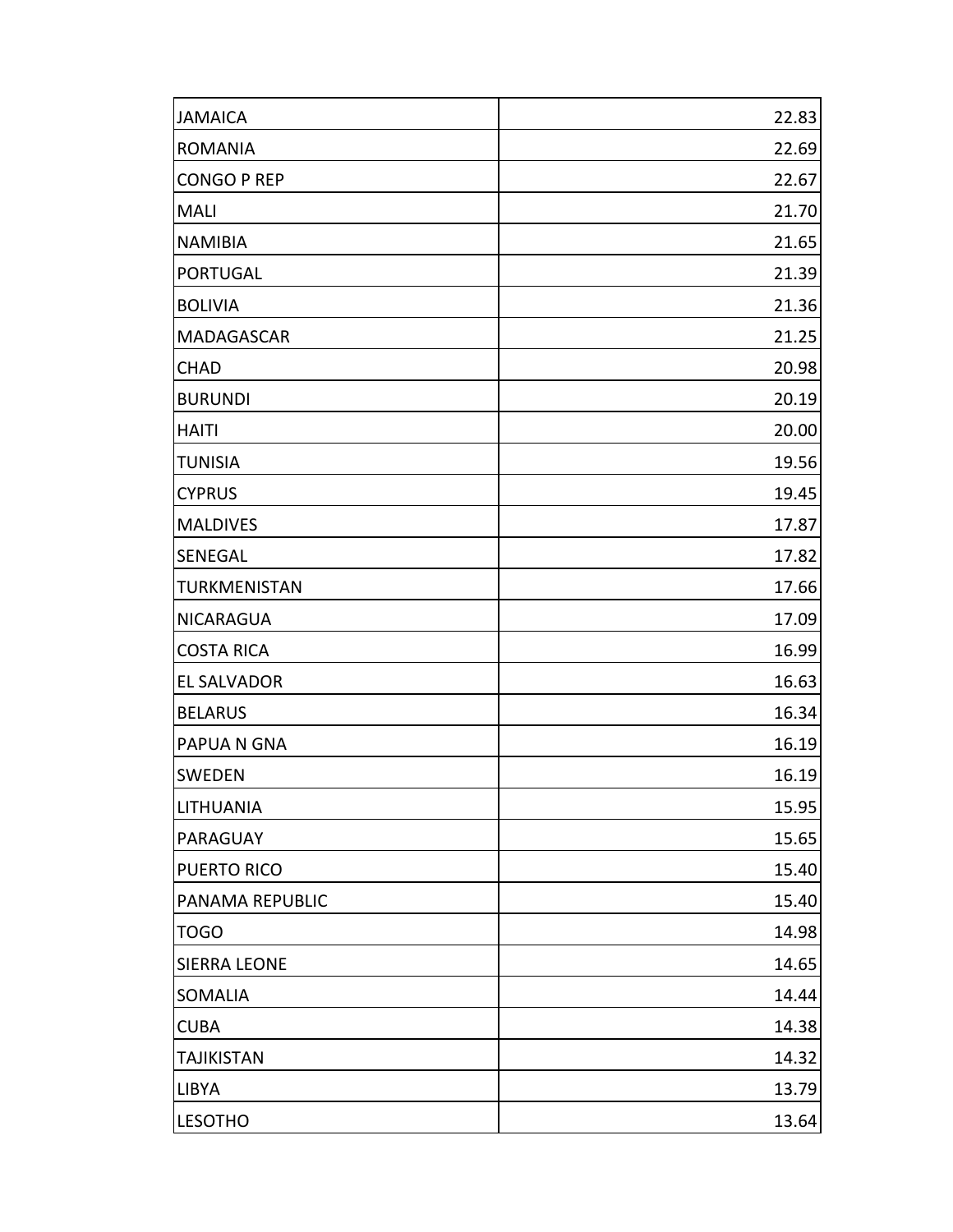| <b>NIGER</b>       | 13.32 |
|--------------------|-------|
| <b>TRINIDAD</b>    | 13.22 |
| <b>NORWAY</b>      | 12.72 |
| <b>SWAZILAND</b>   | 12.53 |
| <b>SERBIA</b>      | 11.98 |
| <b>GEORGIA</b>     | 11.43 |
| <b>LATVIA</b>      | 11.00 |
| <b>GUYANA</b>      | 9.78  |
| <b>URUGUAY</b>     | 9.75  |
| <b>LIBERIA</b>     | 9.17  |
| <b>MONGOLIA</b>    | 9.04  |
| <b>KYRGHYZSTAN</b> | 8.67  |
| <b>MACEDONIA</b>   | 7.36  |
| <b>DJIBOUTI</b>    | 6.85  |
| <b>QATAR</b>       | 6.50  |
| <b>ERITREA</b>     | 6.12  |
| <b>BAHARAIN IS</b> | 5.71  |
| <b>CAFRI REP</b>   | 5.24  |
| <b>BHUTAN</b>      | 5.21  |
| <b>GAMBIA</b>      | 5.11  |
| <b>MAURITANIA</b>  | 4.78  |
| <b>KUWAIT</b>      | 4.77  |
| <b>MOLDOVA</b>     | 4.49  |
| <b>KOREA DP RP</b> | 3.80  |
| <b>AZERBAIJAN</b>  | 3.68  |
| <b>LAO PD RP</b>   | 3.44  |
| <b>TIMOR-LESTE</b> | 3.44  |
| <b>FIJI IS</b>     | 3.26  |
| <b>SEYCHELLES</b>  | 2.70  |
| NETHERLANDANTIL    | 2.62  |
| <b>SLOVAK REP</b>  | 2.40  |
| <b>CAYMAN IS</b>   | 2.38  |
| <b>GABON</b>       | 1.79  |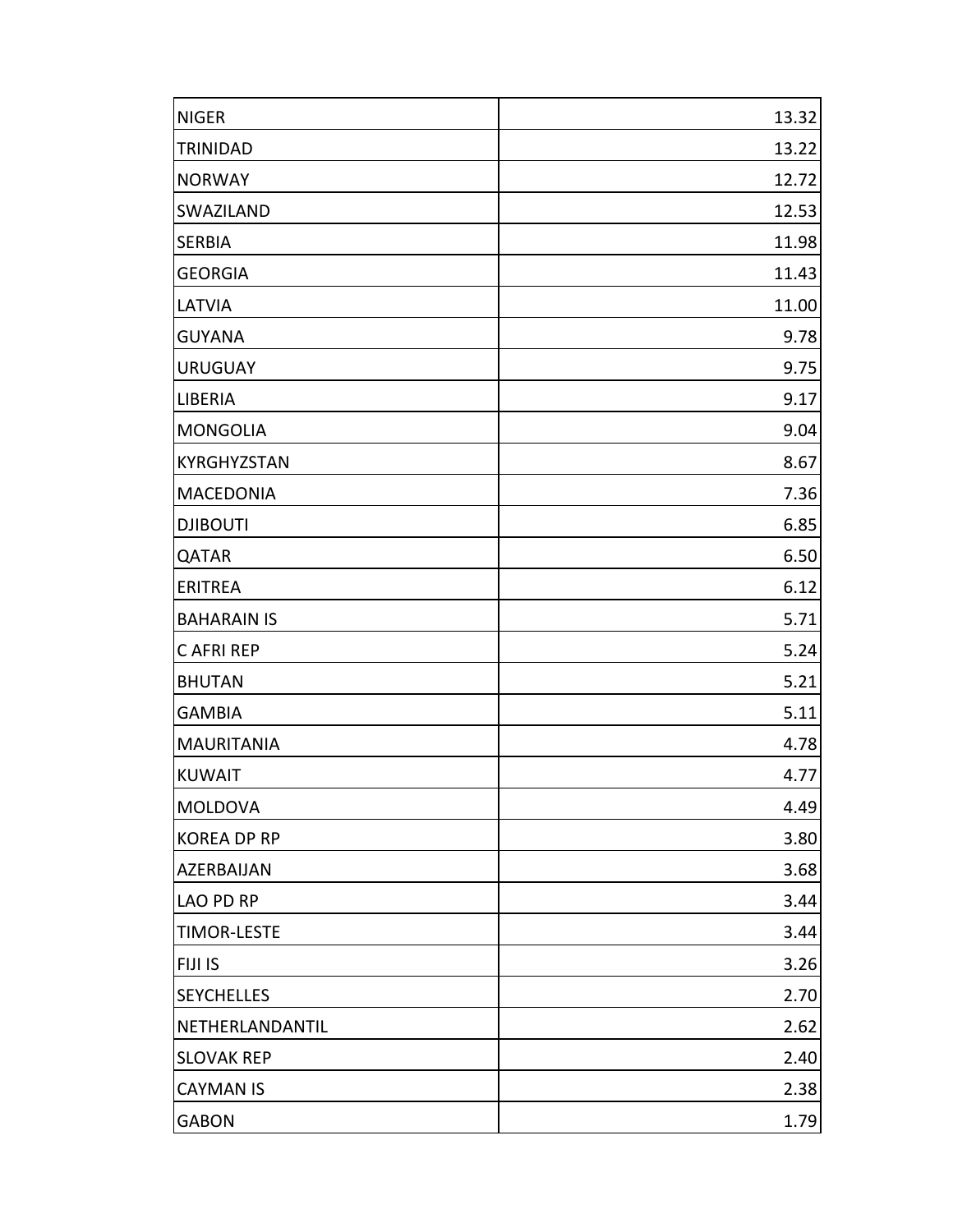| BOSNIA-HRZGOVIN      | 1.66 |
|----------------------|------|
| <b>EQUTL GUINEA</b>  | 1.62 |
| <b>BARBADOS</b>      | 1.58 |
| <b>BAHAMAS</b>       | 1.56 |
| <b>GUINEA BISSAU</b> | 1.46 |
| <b>ALBANIA</b>       | 1.36 |
| <b>MONTENEGRO</b>    | 1.15 |
| <b>ESTONIA</b>       | 1.01 |
| <b>VANUATU REP</b>   | 0.96 |
| <b>ARMENIA</b>       | 0.88 |
| <b>SOUTH SUDAN</b>   | 0.85 |
| SURINAME             | 0.78 |
| <b>ST LUCIA</b>      | 0.73 |
| <b>SAMOA</b>         | 0.65 |
| <b>SOLOMON IS</b>    | 0.60 |
| <b>COMOROS</b>       | 0.54 |
| <b>MACAO</b>         | 0.51 |
| <b>BELIZE</b>        | 0.47 |
| <b>DOMINICA</b>      | 0.40 |
| <b>CAPE VERDE IS</b> | 0.38 |
| <b>ST KITT N A</b>   | 0.27 |
| <b>ST VINCENT</b>    | 0.23 |
| <b>MONACO</b>        | 0.22 |
| <b>GRENADA</b>       | 0.20 |
| <b>BRUNEI</b>        | 0.19 |
| <b>ICELAND</b>       | 0.16 |
| <b>MICRONESIA</b>    | 0.16 |
| <b>KIRIBATI REP</b>  | 0.14 |
| <b>SAO TOME</b>      | 0.14 |
| <b>ANTIGUA</b>       | 0.14 |
| <b>GUAM</b>          | 0.13 |
| <b>BR VIRGN IS</b>   | 0.11 |
| <b>FAROE IS.</b>     | 0.10 |